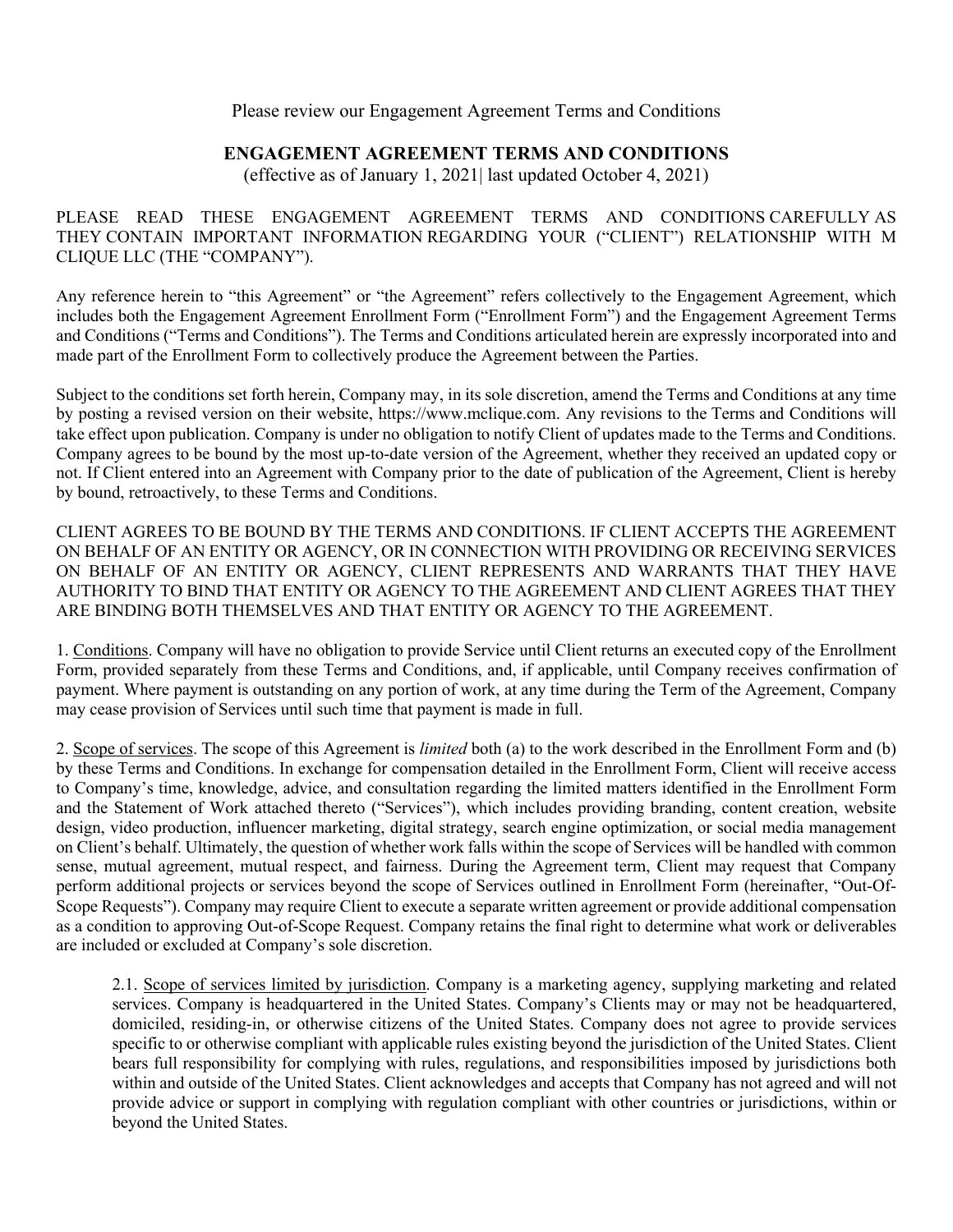2.2. No assurance to Client and no harm to Company. In rendering Services, Company does not guarantee or promise that Services, deliverables, or any resulting work product will comply with legal or regulatory requirements. For example, Client—not Company—agrees to and is solely responsible for ensuring final published work product (e.g., social media content, flyers, websites, etc.) does not violate ADA law or infringe intellectual property laws. Client—not Company—must ensure copyright permissions, rights of use, accuracy, etc. Should Company face any damage or penalties whatsoever because of Client's failure to perform due diligence or otherwise ensure published work product complies with applicable regulation, Client agrees to defend and indemnify Company against any corresponding damages or penalties.

3. Duration. The Agreement details the duration of the Engagement and its effective date. Should the Engagement Agreement fail to include detail regarding the duration of the Engagement, the Engagement will remain effective for twelve (12) months from the Effective Date.

3.1. Enrollment Form defaults. If the Enrollment Form does not contain an Effective Date, then the effective date will be the first date upon which Company began providing Services to Client, as determined solely by Company. Client is considered to have accepted and agreed to the Engagement Agreement in the event Services have commenced by Company and payment on one or more invoices relating to Services have been made, even if a signed copy of the Enrollment Form is not returned to Company.

3.2. Renewal after completion of the Agreement. After the Agreement runs its natural course, Client agrees that, unless Client gives written notice to Company, at least, thirty (30) calendar days prior to the completion of the Agreement, the Agreement shall renew on a month-to-month basis. If Client desires to terminate the renewed month-to-month arrangement, Client may do so by providing written notice to Company, at least, thirty (30) calendar days prior to the desired date of termination. If Company desires to terminate the renewed month-to-month arrangement, Company may do so by providing written notice to Client, which shall be effective immediately upon issuing the notice.

4. Acceptance of clients. Company has exclusive and final authority with regard to pricing. Company shall have the absolute discretion to accept or reject any and all potential clients. Company may also establish and impose any conditions for acceptance that Company deems advisable.

5. Compensation. Client agrees to compensate Company for all services rendered on its behalf. All payments are nonrefundable once made. The compensation structure for this Agreement is detailed in the Enrollment Form.

6. Form and method of payment. Client agrees to remit payment via Company's Payment Processor pursuant to the details selected in the Enrollment Form.

6.1. Chargebacks prohibited. Client waives any right it may have to request a chargeback through Client's credit card company, banking institution, or any authorized representative for services or any other amount paid to Company under this Agreement. Client will be responsible for and will indemnify Company with respect to any and all chargebacks initiated by Client, or Client's partners, affiliates, representatives, or associated individuals (which includes, but is not limited to the individual owners of an associated entity that hired Company) in relation to this Agreement. If Company is harmed by Client's chargeback, including, but not limited to Company suffering any financial loss (including, but not limited to, the claw back of funds from bank accounts causing a negative impact on Company's regular business operation, etc.), Company expending time to respond or otherwise object to Client's chargeback, or if Client advances a fraudulent chargeback against Company, Client agrees to pay Company the higher amount of either (i) 3 times the amount of Client's unauthorized chargeback or (ii) a \$30,000.01 penalty. In addition to the agreed penalty for Client's initiation of a chargeback against Company, Client will also be responsible for any of Company's time spent fighting the chargeback plus Company attorney's hourly rate, which starts at \$550.00 an hour, and any associated fees of expenses spent pursuing the chargeback.

7. Billing, reports, work estimates, and late fees. Initial invoice will match the terms spelled out in the Enrollment Form. After the Enrollment Form is signed, Client will receive a link to the payment portal. Each new month of Services will commence on the 1st day of each month. Company will typically provide regular invoices to Clients on or near the first of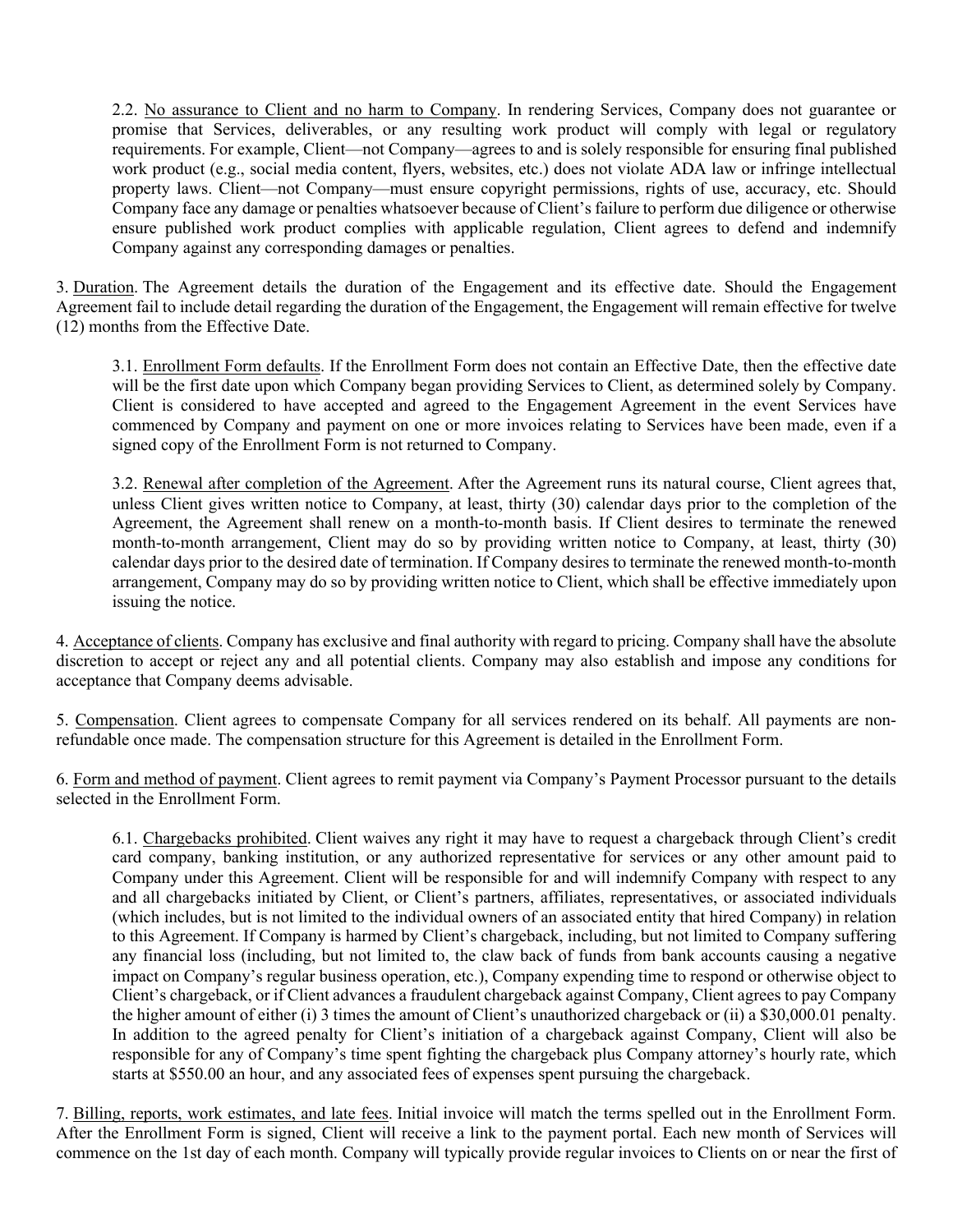each month. Client agrees to timely remit payment according to Company's invoice and the Agreement within fifteen (15) days of invoice issuance using the approved method of payments (*e.g.*, ACH, credit or debit card, or check) Client selected on the Enrollment Form. Company reserves the right to request payment of fees, expenses, or disbursements in advance, when necessary and to adjust the frequency of sending invoices or reports.

7.1. Late fees. Client acknowledges and accepts that failure to timely remit payment may result in late payment penalties including, but not limited to, 3% of the invoice total applied to the late invoice.

7.2. Budget estimates. Whenever appropriate, Company will agree to a budget estimate of time and fees with Client in advance of commencing work on projects and services. This budget estimate is not to be construed as a fixed fee but will be dependent on the final time spent to complete Services. The estimate will be based on the assumption that Company has timely access to the information and personnel that are required to complete Services in a costeffective manner and within relevant deadlines. In the event Company is required or requested to work above the time allotment indicated in the Enrollment Form or in an estimate, Client agrees to remit full payment at Company's hourly rate as compensation for all work performed.

7.3. Fee disputes. Unless otherwise expressly agreed, invoices for fees, expenses, and disbursements necessarily incurred for the provision of Services will be rendered monthly. Client must raise, by providing written Notice, any questions, comments, or disputes on invoices must be raised within five (5) days of invoice issuance.

8. Marketing Materials and Approvals. Company shall deliver to Client for Client's prior approval, which shall not be unreasonably withheld, copies of all marketing and promotional materials which Company proposes to use in fulfillment of or connection with the Services under this Agreement ("Marketing Materials"). Client shall be deemed to have approved any Marketing Materials if it has not objected to such Marketing Materials within ten (10) days after receipt. Approvals may be submitted by email. Client agrees to not reasonably delay or withhold approval. If any Marketing Material is disapproved, Client shall provide the reason(s) for the disapproval in writing and state what corrections, or improvements are necessary. After making such necessary corrections or improvements, Company shall resubmit the revised materials for Client's approval.

8.1. Distribution of Marketing Materials in Draft Form. Client agrees that no Marketing Materials shall be used or distributed by Client until submitted by Company for Client's final approval.

8.2. Repurposing Approved Marketing Materials. Any designs, logos, or artwork that have been approved by Client need not be resubmitted when repurposed for a similar use to the approved use provided that such artwork has not undergone a material change from the version that was previously approved by Client.

9. Additional fees and expenses. In addition to the fee structure agreed to in the Enrollment Form, Company may incur additional charges in providing services to Client under this Agreement. Client agrees to pay all charges in addition to the agreed-upon fees for Services. Company will make a concentrated effort to apprise Client of any additional charges before incurring them. Additional costs and expenses may include reproduction costs, transportation, hotel costs, consultants' fees, and expenses owed on third-party agreements that Company is not a party to. Client agrees to reimburse Company for reasonable costs or expenses incurred and reasonably flowing from Company's provision of Services to Client. Hourly rates are modified from time to time in accordance with prevailing market conditions. Client may view Company's hourly rates in Enrollment Form or in Section 5.

9.1. Tax Obligations. Any charges or fees payable under this Agreement are exclusive of any applicable taxes, surcharges, or other like amounts assessed by any governmental entity arising in the course of Company providing Services to Client under this agreement. Client acknowledges and agrees to pay all such obligations to Company in addition to all other applicable charges payable under this Agreement.

10. Company personnel. Client is engaging M CLIQUE LLC as an entity and not Ms. Dominique Morales, or her staff, individually. Company reserves the right to determine which staff members will be allocated to assist with the provision of Services to Client. As and when necessary, Company may draw upon the talent and knowledge of partners, contractors, consultants, or other parties (which may include personnel outside of Company, freelancers, or independent contractors,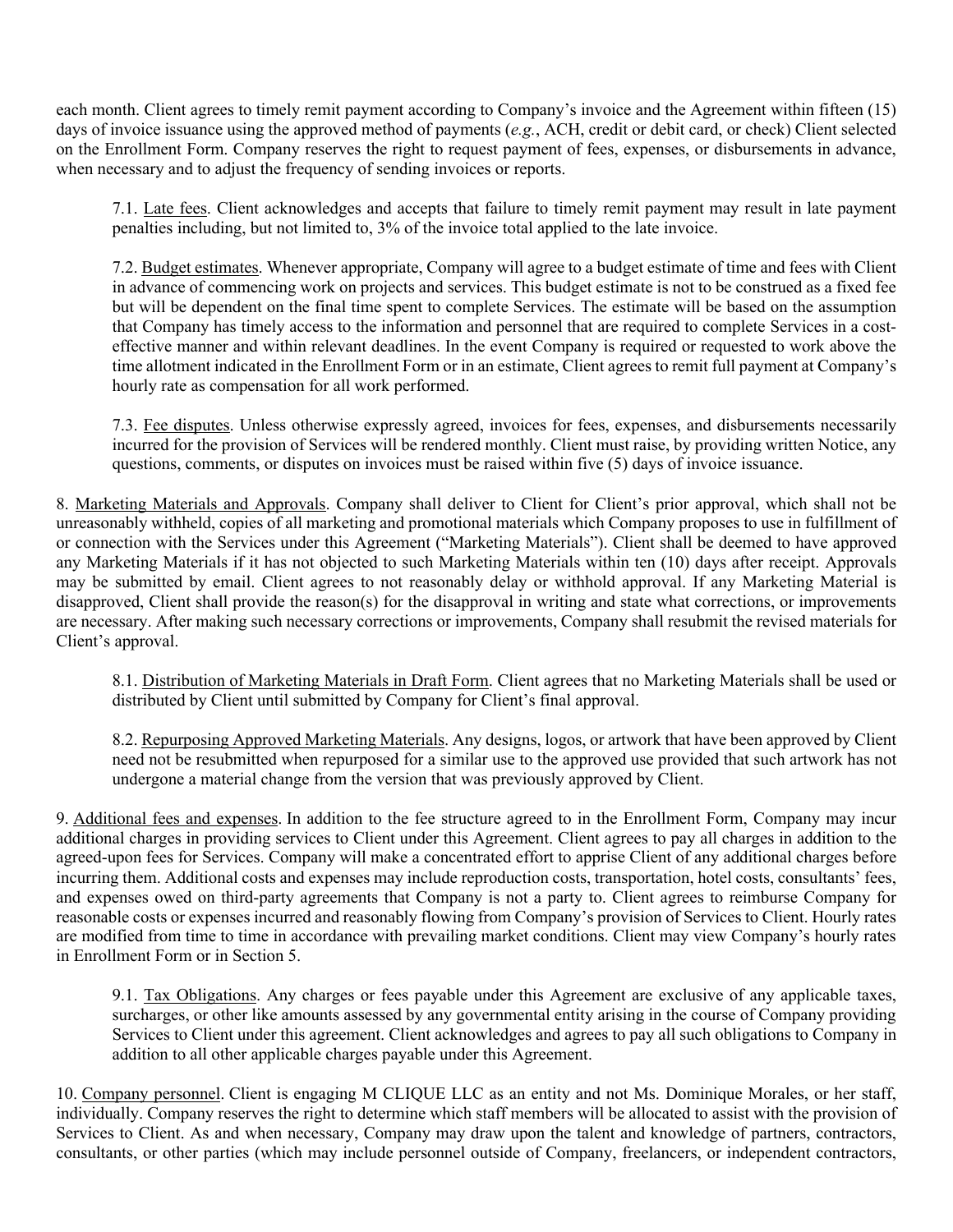etc.) to be selected at Company's sole discretion and without approval or notice to Client to assist in providing Services to Client.

11. Company accessibility. Client is hereby placed on notice that Company may not operate from a traditional brick and mortar location, and may, for instance, be operated from a shared digital office, co-working space, etc. Company is closed on all National holidays. Company is generally available during normal business hours 9:00 am through 5:00 pm, Monday through Friday. Client agrees not to contact Company during non-business hours unless Client is experiencing an emergency. Company will provide instructions detailing what type of situations constitute an emergency. As a general rule, Client must schedule meetings in advance. Client must provide Company sufficient and reasonable notice to schedule inperson meetings. Client should never stop-by unexpectedly for in-person meetings.

12. Matters outside the scope of Company's skillset. Whether services are within Company's skillset is a decision to be made at Company's sole discretion. Company may oversee or work closely with external specialists retained to perform services for Client. Company may provide Client with a referral to external service providers. Any referrals made by Company are not guarantees on quality or work-product. Client is responsible for and should independently ensure competency of any individual or organization hired to services its need, even those referred by Company or Company's representatives.

13. Limitation of liability. Client agrees that it will use Company's services at its own risk and that Services are a tool and supplement for additional work and effort that will be required by Client to achieve desired outcomes. Client releases Company, its officers, employees, directors, subsidiaries, principals, agents, heirs, executors, administrators, successors, assigns, instructors, guides, staff, program participants, and related entities, as well as the venue where any Company-led events or programs are being held (if applicable), and any of its owners, executives, agents, or staff of and from any and all damages that may result from any claims arising from any agreements, all actions, causes of action, contracts, claims, suits, costs, demands and damages of whatever nature or kind in law or in equity arising from Client's participation in Services. Client accepts any risks, foreseeable or unforeseeable. Client agrees that the Company will not be held liable for any damages of any kind resulting or arising from including but not limited to; direct, indirect, incidental, special, negligent, consequential, or exemplary damages happening from the use or misuse of Company's Services. Company assumes no responsibility for errors or omissions that may appear in any of Company's materials. Client agrees and understands that Client is solely responsible for ensuring that all materials prepared under this Agreement comply with applicable law.

14. Regulatory compliance. Client agrees that regulatory compliance is specifically excluded from Company's offered Services. Company is not responsible for testing, auditing, or ensuring services rendered, including Marketing Materials, are compliant with the Americans with Disabilities Act ("ADA"), Web Content Accessibility Guidelines ("WCAG"), or any other currently accepted accessibility standards. Client acknowledges that Company is not a law firm and will not provide legal advice or recommendations to help Client comply with any laws or regulations. Client acknowledges that Client's use and functionality of content determines which laws or regulations Client is subject to. Client alone is responsible for making the necessary decisions regarding how and what steps are necessary to ensure regulatory and legal compliance. Client acknowledges that noncompliance with laws and regulations may result in fines, additional fees, or other consequences. Client accepts all liability for any damage, failure, or loss incurred resulting from the failure to ensure regulatory or legal compliance of Marketing Materials, or services rendered by Company.

## 15. Client responsibilities, representations, and warranties.

15.1. Complete and truthful disclosure. Client agrees to be truthful with Company, to cooperate, to keep Company informed of any information or developments which may come to Client's attention, to abide by this Agreement, to pay Company's fees on time and to keep Company advised of Client's updated contact information (*e.g.*, the email addresses of Client and Client's representatives, Client's physical address, Client's telephone number, etc.). Client agrees to assist Company in providing information and documents necessary for Company to provide **Services** 

15.2. Company's role in satisfying deadlines. Client acknowledges its responsibility to actively and timely inform Company of potential important deadlines well in advance of the deadline. Company requests at least seven (7) days written notice in advance of a deadline that Client expects Company to help satisfy. When Client makes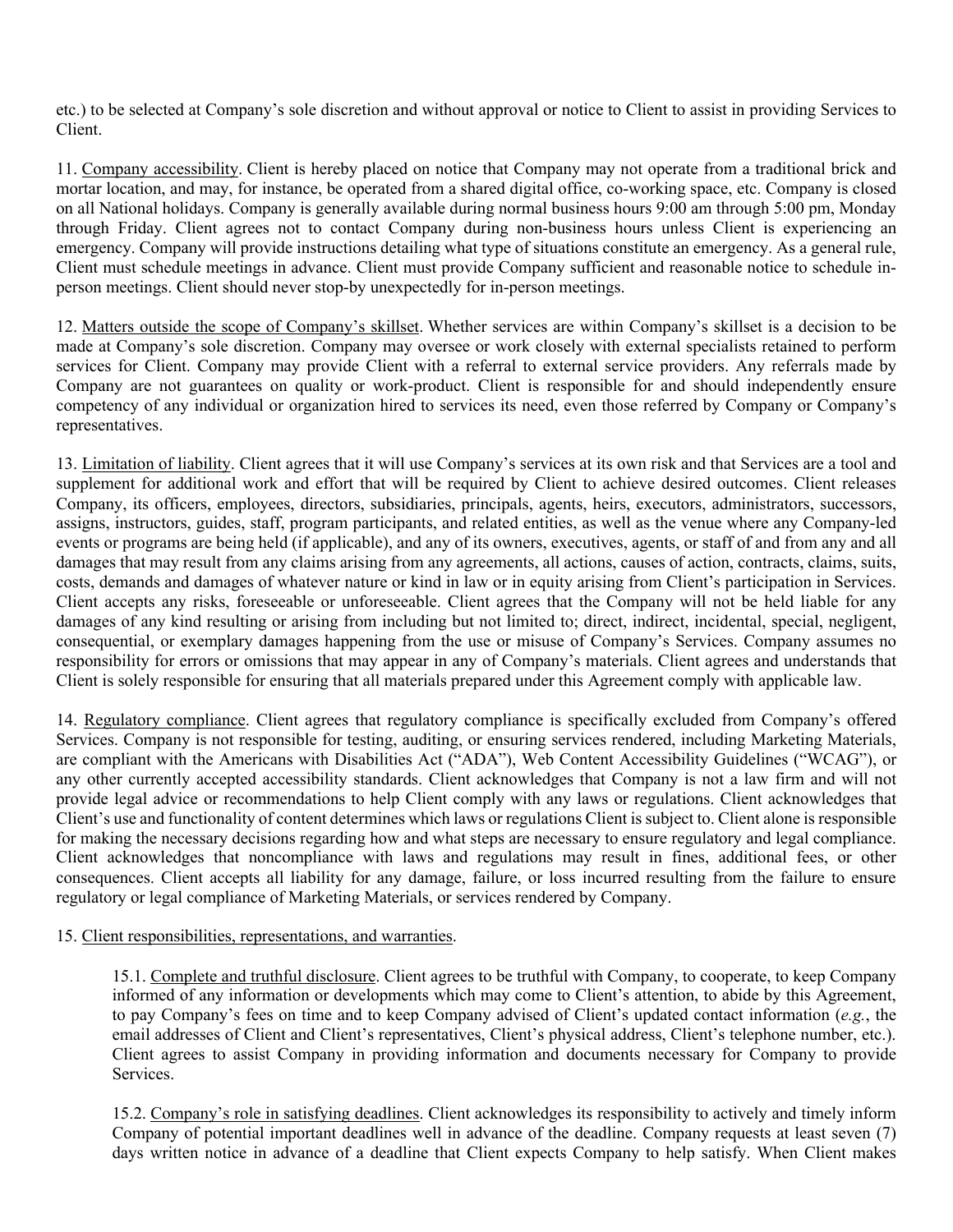Company aware of a deadline that must be met within seven (7) days of the initial notice, Company will make a good faith effort to satisfy the deadline on Client's behalf but makes no guarantees that the deadline will be satisfied. Company will do everything in its power to ensure Client deadlines are satisfied. However, Company may be juggling multiple other assignments or responsibilities and cannot guarantee the satisfaction of deadlines that are not timely conveyed to Company. Client bears the responsibility of notifying Company of pending deadlines with sufficient time for Company to satisfy Client's request.

15.3. Client availability and response time. Client acknowledges the importance of ongoing communication between Client and Company. Client agrees to timely respond to Company's requests for documentation and information needed for Company to perform Services and that Client personnel be made available to meet with Company as necessary. If Company does not obtain such cooperation from Client, the quality of Company's Services may suffer, and Company may feel constrained to terminate this Agreement. Client takes full responsibility for any unfinished work that results from Client's failure to respond to Company's request, untimely response to time-sensitive correspondence, or other requests made by Company.

15.4. Use of Materials. Client represents that Client owns or has full lawful power and authority to provide and use all materials provided to Company, and that such use of the materials provided by Client does not and will not violate the intellectual property or other propriety rights of any third party or create liability to any third party. Client represents that all materials provided to Company does not contain any matter that is false, offensive deceptive or defamatory or which may cause injury or result in damage to Company or any third party. Client understands that while Company provides marketing related services, Company has no responsibility to test, research, or otherwise ensure that the language, words, or images supplied by Client or created by Company–either way, are legally compliant. Client agrees that Company has no responsibility to and shall not provide any advice or opinion on the legality of the language supplied by Company. Client alone has the responsibility for ensuring all materials provided, used, or otherwise published is compliant with all applicable laws and regulations.

16. Client responsibilities, representations, and warranties. Client makes the following representation, warranties, acknowledgements, and consents to Company:

16.1. Client is of sound mind, has the capacity and authority to enter into this Agreement, and has authority to bind the individual or entity identified as an essential party to this Agreement.;

16.2. Client, its representatives, and affiliated individuals or entities are engaged in lawful business and personal pursuits.;

16.3. Client, its owner(s), representatives, and affiliates are not now, nor will they be during the pendency of this engagement, intentionally engaged in any fraudulent activity, including, but not limited to, infringement of a thirdparty's intellectual property rights, money laundering, unfair trade practices, Ponzi schemes, financial crimes, or any other dishonest or deceptive activities or schemes.;

16.4. Client, its owner(s), representatives, and affiliates are pursuing business interests and partnerships ethically and morally, such that Company will bear no responsibility for any issues whatsoever arising out of Client's omissions or misdealing with Client's business relationships (*e.g.*, investors, business partners, etc.).;

16.5. Client warrants that payments made to Company for services are made with a currency that rightfully belongs to Client, has not been illicitly gained, or is not otherwise encumbered.;

16.6. Should Client's deceit, failure to fully disclose pertinent information to Company, or other willfully negligent or deceptive activities cause Company to be harmed in any way, Client—through its business or other applicable insurance coverage, company assets, or in Client's individual capacity—will indemnify and hold Company harmless for any harm or exposure whatsoever Company may endure.;

16.7. Client consents to Company's capture of the name, photos, images, videos of Client or its representatives at events, business-related events, or in any other professional context. Client understands that Company may use,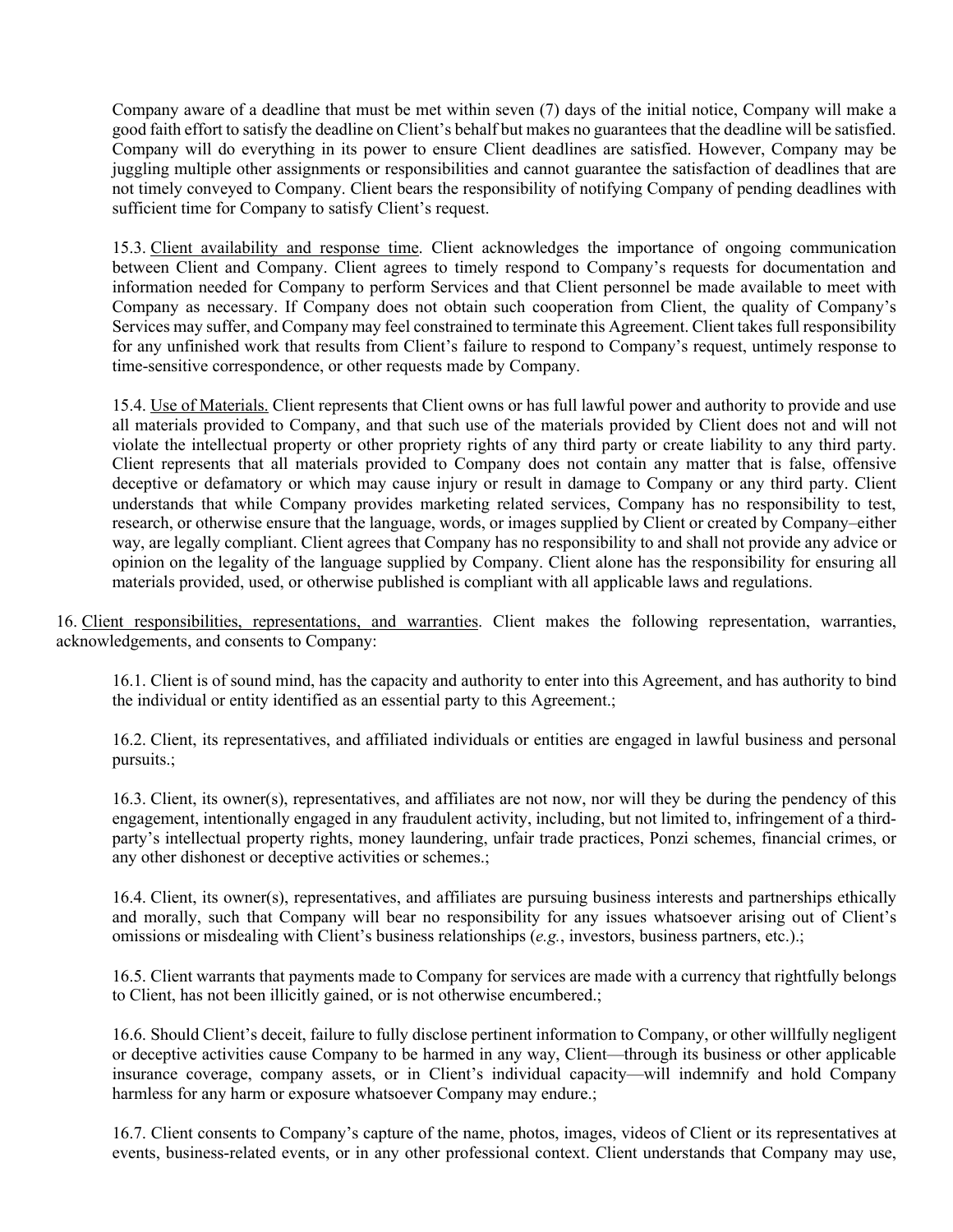reuse, and share all images, photos, videos, quotations, captions, reviews, copies of material created by Company for Client (e.g., portfolios, briefs, pitch-decks) or the like ("Materials") without any additional consent or compensation to Client. Client will not receive monetary compensation for Materials captured or shared by Company. Client authorizes Company to distribute and reproduce Materials, which may include Client, Client's representatives, or Owners' image or likeness. Client agrees that Company may use Materials for commercial or non-commercial purposes. Client authorizes Company to reference Client and services performed within Company's promotional and advertising materials. Client grants Company permission to upload Materials on social media or the internet, which includes but is not limited to Facebook, Twitter, Instagram, LinkedIn, Company's website. Should Client provide Company a review, Client authorizes Company to copy, transfer, and distribute Client's review in other mediums and publications.; and,

16.8. Client acknowledges and accepts that under the Agreement, Client has a duty to read the terms of this Agreement. Furthermore, Client understands and accepts that Client is precluded from using lack of reading as a defense against all remedies contained herein.

17. Termination by Company. Company is committed to providing all Clients with a positive experience. By purchasing Services and entering into the Agreement, Client agrees that Company may, at its sole discretion, terminate this Agreement, and limit, suspend, or terminate Client's participation in Services or Company-led programs without refund or payment forgiveness if Client becomes disruptive to Company or Company's other clients, Client fails to follow Company guidelines, is difficult to work with, or upon violation of the terms of this Agreement as determined by Company effective immediately upon the issuance of written notice to Client. Client understands that in the event of such termination for any of the reasons outlined herein, Client will still be liable to pay any outstanding amount owed Company, and Client agrees to compensate Company for the time spent to provide closing documentation to Client.

18. Intellectual Property Rights. Company shall retain all rights, title, and interest in and to, all intellectual property, including without limitation, know how, show-how or rights therein, any patent, copyright, trade secret, derivative, trademark or other proprietary rights contained within Materials, created or obtained pursuant to the Services undertaken by Company for Client ("IP"). Client agrees that Company will undertake all reasonable endeavors to affect a transfer of rights in all IP only upon: (i) Company's written consent after finding, to Company's best knowledge, (ii) Client is of good standing with respect to all payments due Company, or (iii) full and final payment for Company's Services. Client acknowledges Client is not authorized to resell, sublicense, or use any such resources to compete with Company, or to otherwise assist any third party to compete with Company.

18.1. Company's ownership of intellectual property. Company is the sole and exclusive owner of all rights, titles, and interests throughout the world in and to all the results and proceeds of Services performed under this Agreement, (collectively "Intellectual Property Rights"). Provision of Services does not automatically entitle Client to "work made for hire" as defined in 17 U.S.C. § 101 rights. If, for any reason, Client fails in its obligations under this Agreement, Client irrevocably assigns Company, in each case without additional consideration, all right, title, and interest throughout the world in and to its work product performed in relation to providing Services to Company, including all Intellectual Property Rights. Company shall own all rights to any work product generated while completing Services and any work performed on Client's behalf or using Company's confidential information. Company may modify any work product prepared by Client. Client grants Company the right, but not the obligation, to use and to license others the right to use and commercial use of materials created on Client's behalf.

18.2 Presentation Concepts and Materials. Client understands and agrees that all ideas, concepts, strategies, trademarks, and materials that Company presents or provides to Client prior to the acceptance of this Agreement, meetings, conference(s), etc., (the "Presentation Concepts and Materials") are being presented and provided for the sole purpose of allowing Client to determine whether Client wishes to engage Company's services. Client understands and agrees that the Presentation Concepts and Materials are, and will, remain Company's property regardless of any payment made by Client to Company in connection with Company's participation in the review. Company shall retain all right, title, and interest in connection with the Presentation Concepts and Materials regardless of whether the physical embodiment of the creative work is in Client's possession in the form of copy, artwork, etc. If Client ultimately decides, in its discretion, that Client would like to use or exploit the Presentation Concepts and Materials in any manner, regardless of whether Client engages Company's services, Client and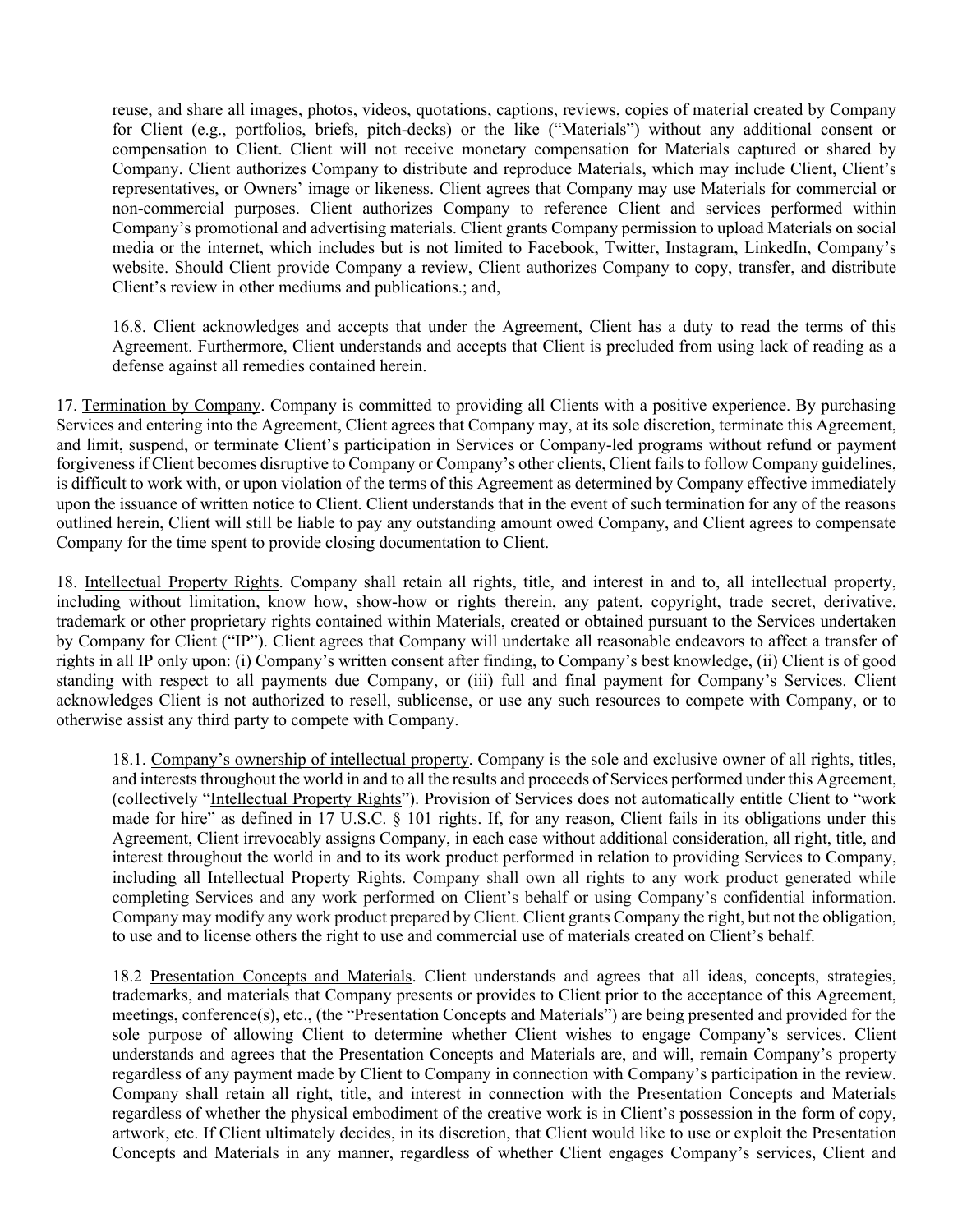Company will negotiate in good faith and enter into a separate agreement setting forth the terms of use or exploitation of such Presentation Concepts and Materials, including the amount of Company's compensation.

18.3. Materials outside the scope of Services. Client understands and agrees that Company, directly or by implication, by estoppel or otherwise, may but is not required to grant Client any rights or licenses in any of Company's intellectual or tangible property outside of the scope of Services provided by Company.

18.4. Contractor's release of Moral Rights. Any assignment of copyrights under this Agreement includes all rights of paternity, integrity, disclosure, and withdrawal and any other rights that may be known as "moral rights" (collectively, "Moral Rights"). Client irrevocably waives, to the extent permitted by applicable law, any and all claims Client may now or hereafter have in any jurisdiction to any Moral Rights with respect to Services, other work produced by Company on behalf of Client or produced by Company using Company's Intellectual Property or Confidential Information.

18.5. Enforcement of Ownership Rights. Upon Company's request, Client must promptly take such further actions, including execution and delivery of all appropriate instruments of conveyance, as may be necessary to assist Company to prosecute, register, perfect, record or enforce its rights in any work product, intellectual property created on Client's behalf or using Company's intellectual property or Confidential Information. In the event Company is unable, after reasonable effort, to obtain Client's signature on any such documents, Client irrevocably designates and appoints Company as its agent and attorney-in-fact, to act for and on Client's behalf solely to execute and file any such application or other document and do all other lawfully permitted acts to further the prosecution and issuance of patents, copyrights or other intellectual property protection related to the Services with the same legal force and effect as if Client had executed them. Client agrees that this power of attorney is coupled with an interest.

18.6. Company's Right of Use. To the extent that any of Client's pre-existing materials are contained within the Services or deliverables Company provides Client, Company retains ownership of such preexisting materials and grants Company an irrevocable, worldwide, unlimited, royalty-free license to use, publish, reproduce, display, distribute copies of, and prepare derivative works based upon, such preexisting materials and derivative works. Company may assign, transfer, and sublicense such rights to others without Client's approval.

18.7. Client has no right to use Company's Intellectual Property**.** Client and Client's representatives have no right or license to use, publish, reproduce, prepare derivative works based upon, distribute, perform, or display any Services or Company's intellectual property. Client and Client's representative have no right or license to use Company's trademarks, service marks, trade names, trade names, logos, symbols, brand names, Company's policies and procedures, Company's product or pricing lists, Company's client or lead generation lists, any non-public internal documents shared with Contractor, or any intellectual property that belongs to Company.

18.8. No transfer of intellectual property. Client understands and agrees that Company does not, directly or by implication, by estoppel or otherwise, grant Client any rights or licenses in any of Company's intellectual or tangible property. Company shall retain title to and all rights in all of Company's content including without limitation all intellectual property, know-how, show-how, or rights therein, including, without limitation any patent, copyright, trade secret, derivative, trademark, and other proprietary rights, within the Intellectual Property. Client agrees that they are granted only the non-exclusive right to download and use the Intellectual Property for use in the provision of Services and that they are not authorized to resell, sublicense, or use any such resources for any commercial use or purpose.

## 19. Disclaimers and disclosures.

19.1. No guarantees made to Client. Client acknowledges that Company has made no guarantees or warranties in the disposition or outcome of any services provided by Company to Client. Nor will Company ever make such promises or guarantees. Company cannot and does not guarantee any specific outcome or result to Client. Company's comments about the status or condition of deliverables are expressions of opinion only.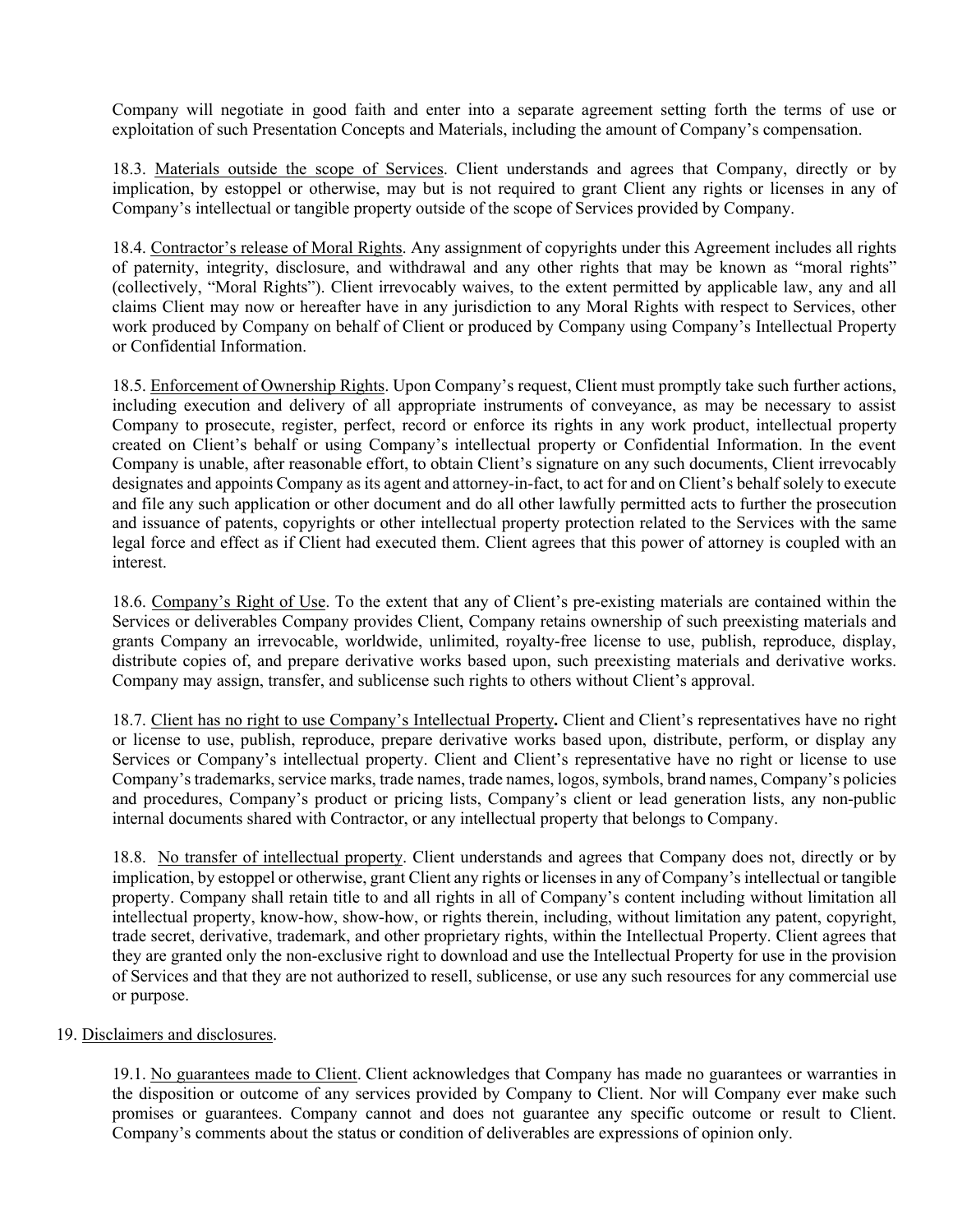19.2. Company does not provide specialized advice, beyond limited marketing related services. Company is not and does not hold itself out to be an expert capable of advising or otherwise holding any of the following titles: employee, agent, lawyer, doctor, manager, therapist, public relations, business manager, registered dietician, registered nurse, broker, financial analyst, or psychotherapist. Company only provides marketing related services in line with what would be expected of a creative agency and in conformity with the limited scope and terms of this Agreement. Company does not owe Client any fiduciary duties.

19.3. Company and Client do not intend to establish a joint business relationship through this Agreement. In connection with this Agreement, each party is an independent contractor and as such will not have any authority to bind or commit the other. Nothing herein shall be deemed or construed to create a joint venture, partnership, fiduciary, or agency relationship between the parties for any purpose. Client understands that Company has not promised, shall not be obligated to and will not: (1) procure or attempt to procure employment or business or sales for Client; (2) perform any business management functions including but not limited to, investment consulting, or advice with regard thereto; (3) act as a therapist providing psychoanalysis, psychological counseling or behavioral therapy; and/or (4) introduce Client to Company's full network of contacts, media partners or business partners. Client understands that a relationship does not exist between the Parties after the conclusion of this Agreement. If the Parties continue their relationship, a separate agreement will be entered into.

19.4. Privacy and disclosures for mutual or related parties. In providing Services, Company may work with Clients who have multiple authorized representatives (*e.g.*, a company with multiple owners). If, for example, the materials prepared in connection with this Agreement are prepared for an entity with multiple co-owners, both owners are deemed clients of Company under the Agreement and bound by the Agreement. All individuals associated with Company as authorized representatives, spouse, or other approved familiar relationship, acknowledge that there is no expectation of privacy from the other concerning Company's Services.

19.5. Privacy and digital security disclosure. In the course of providing Services, Company may receive nonpublic personal information about Client. Company will hold such information in strict confidence. Such information will not be intentionally disseminated to any person or entity outside Company without Client's consent, unless such disclosure is warranted to advance Client's interests justifiably or is required under applicable law, or in the event of unexpected or unpreventable dissemination of private Client documents as the result of a data breach. Company may store some or all of Client's files on a variety of digital platforms, including third-party cloud-based servers (which include, but are not limited to Microsoft One Drive, Google Drive, etc.). Client may be provided access to a private and encrypted account within Company's online filesharing platform. Clients are instructed to use the filesharing platform to communicate, share documents, and reports that are needed and/or created by Company. The access Client is granted is private to Client but may be shared with anyone in Client's business that Client requires access for. Should Client already employ a filesharing service that Client prefers to be utilized during the course of this engagement, Client may invite or add Company to such service. Although Company makes a good faith effort to ensure hardware, servers, recordings, transcriptions, notes, and software are secure, there remains a risk that Client's confidential or private information may be disclosed though an unanticipated data breach. By signing this Agreement, Client consents to Company's use of such software, storage services, that meetings may be recorded, and consents to any associated risks.

19.6. Third-party providers and security. Company may use third-party service providers in rendering services to Client or within Company's business operations generally. Company may share confidential information about Client with service providers. Company is committed to maintaining the confidentiality and security of Client information. Company maintains internal policies, procedures, and safeguards to protect the confidentiality of Client records. Client consents to Company's work with and subsequent disclosure of Client information to thirdparty providers as deemed necessary by Company and in Company's sole discretion. Company uses reasonable administrative, technical, and physical security measures to protect Client records and personal information, however, because of the constitution of the internet, internal rules for data protection and security measures may not be observed by other persons or institutions beyond Company's control. Note, unencrypted data—even if send via email—can be read by third parties. Company has no technical influence to avoid security breaches and shall not be held liable for same.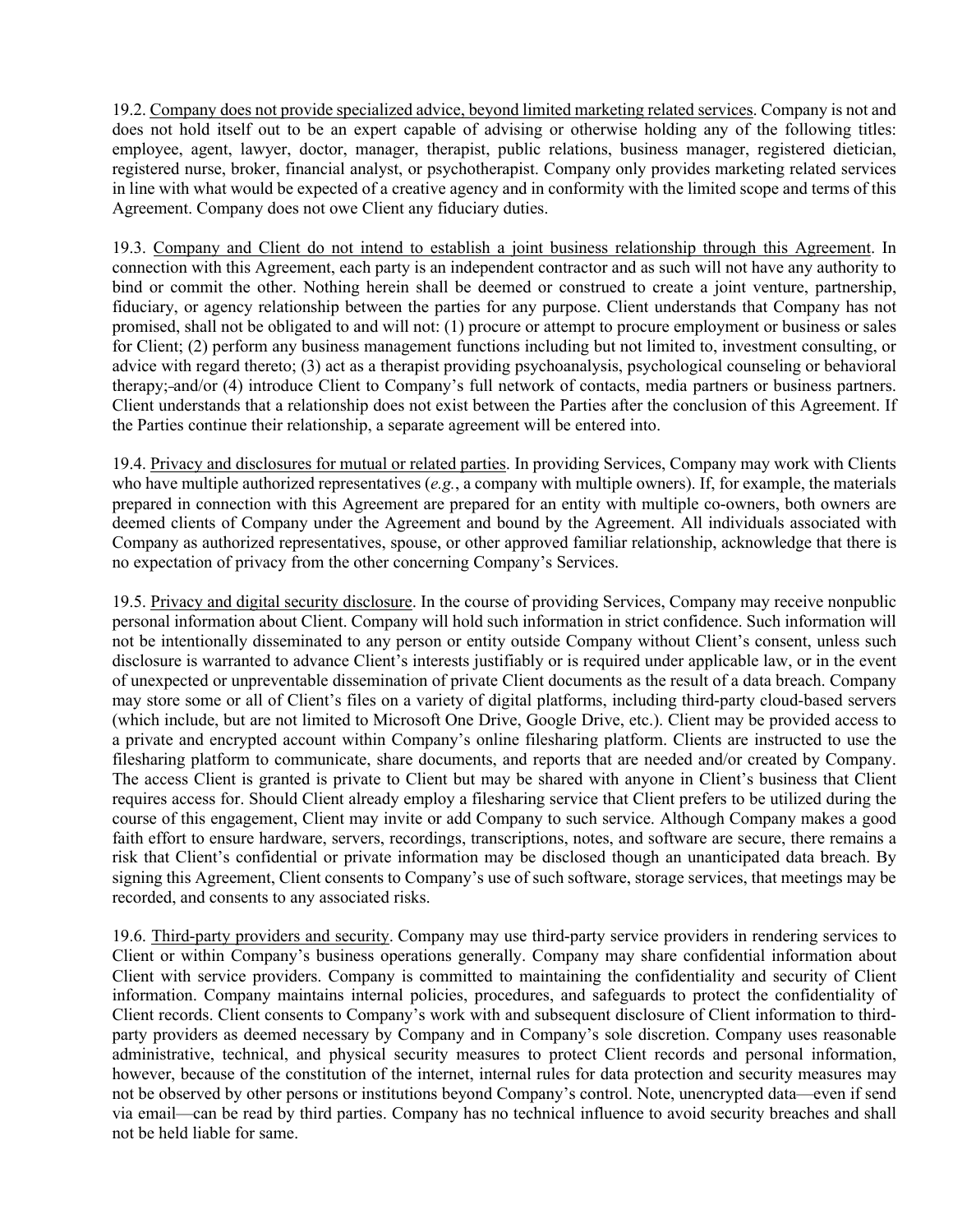20. Independent contractor relationship. Company is an independent contractor with regard to Client's business, venture, or other income earning opportunity developed while working with Company. Nothing herein will be construed to make Company a partner or joint venturer or to make Company liable for the obligations, acts or activities of Client or Client's businesses or ventures. Company has the sole right to control and direct the means, places, manner, and method by which it will perform its obligations hereunder. Company also has the right to perform such obligations at any place or location and at such times as Company may reasonably determine. Neither Company nor Company's employees or contract personnel are, or shall be deemed, employees of Client's or Client's affiliated entities. As an independent contractor, Client agree that Company has the right to perform services for others (third parties) during the term of the Agreement and is not required to devote full-time to the performance of its obligations hereunder; and Company has the right to hire qualified contractors and/or to use qualified employees of its own to perform its obligations hereunder.

21. No legal or professional advice. Client understands and acknowledges that nothing said in the events or Services by Company or others with whom Client may interact should be considered by me to be individualized legal, financial, investment, tax, insurance, medical or any other kind of professional advice. Client understands and agrees that Company is not a law firm, healthcare provider, or any otherwise certified/licensed service provider that has specialized or fiduciary duties. Client understands that Company makes no representations, promises, assurances or warranties as to the results client may achieve by implementing any advice, information, tools or techniques Client learns while participating in the Service or events (or any other learning experience provided by Company.) Client will exercise their own good judgment and seek independent professional legal, financial, investment, and insurance advice before relying or acting upon any information from Services, at event, or in materials provided by Company to Client.

22. Technical support. Company shall make a good faith effort to answer questions by email to Company during normal business hours regarding Services. No representation is made as to time to reply to such questions.

23. Non-disclosure and non-disparagement. Client acknowledges and agrees it will not make public any confidential or private information. Client will not make or induce others to make any negative, critical, or adverse remarks, whether written or oral, concerning one another, or any of Company's affiliated entities, officers, directors, employees, other members of Company, its publications, products, or services (hereafter "Disparaging Remarks"), except if testifying truthfully under oath pursuant to a lawful court order or subpoena.

24. Confidentiality and proprietary materials. Client shall maintain in confidence (1) the subject matter of this Agreement, (2) the details of the Services carried out during each phase including pre-production, conference(s), pre-bid, production, post-production, or otherwise, and (3) all non-public documents and information that Company may provide to Client hereunder, in written, electronic, or voice form/format, including, without limitation all commercially sensitive non-public information such as techniques, drawings, inventions, know-how, show-how, software, information relating to current, future and/or proposed products and services (including the pricing of Programs and other goods and services offered by Company), financial information, customer and/or member lists, marketing methods, financial and accounting information, compensation methods and structures, business practices, independent contractors and vendors, strategies, processes, policies and procedures, forms, checklists, templates, tools, pricing and costs (collectively, the "Confidential Information"). Client shall inform its employees and agents of the confidentiality requirements under this Agreement and shall require them to become bound to the confidentiality requirements and abide by all requirements of this Agreement. Each of the Parties acknowledges and agrees that Confidential Information constitutes the valuable trade secrets of the disclosing Party, disclosure of which to unauthorized third parties will cause damage to the disclosing party and its business. Confidential Information does not, however, include any information: (i) that can be seen by the public on a disclosing Party's public facing website, (ii) that at the time of disclosure is within the public domain, (iii) that becomes a part of the public domain after disclosure through no fault, act or failure to act, error, effort or breach of this Agreement by a receiving Party, (iv) is discovered by a receiving Party independently of any disclosure by the disclosing Party, or (v) is obtained from a third party who has a legal right to possess and lawfully disclose such information. Each Party agrees to keep the disclosing Party's Confidential Information in confidence and shall not, at any time during or after the termination of this Agreement, disclose or otherwise make available to anyone, either directly or indirectly, all or any part of the Confidential Information or use the Confidential Information of the disclosing Party for any purpose other than to exercise its rights or fulfill its obligations under this Agreement. These limitations on disclosure of a disclosing Party's Confidential Information shall not apply, however, to any Confidential Information that a receiving Party is required by order, statute or regulation, of any government authority to be disclosed to any federal or state agency, court or other body to disclose. This Section survives termination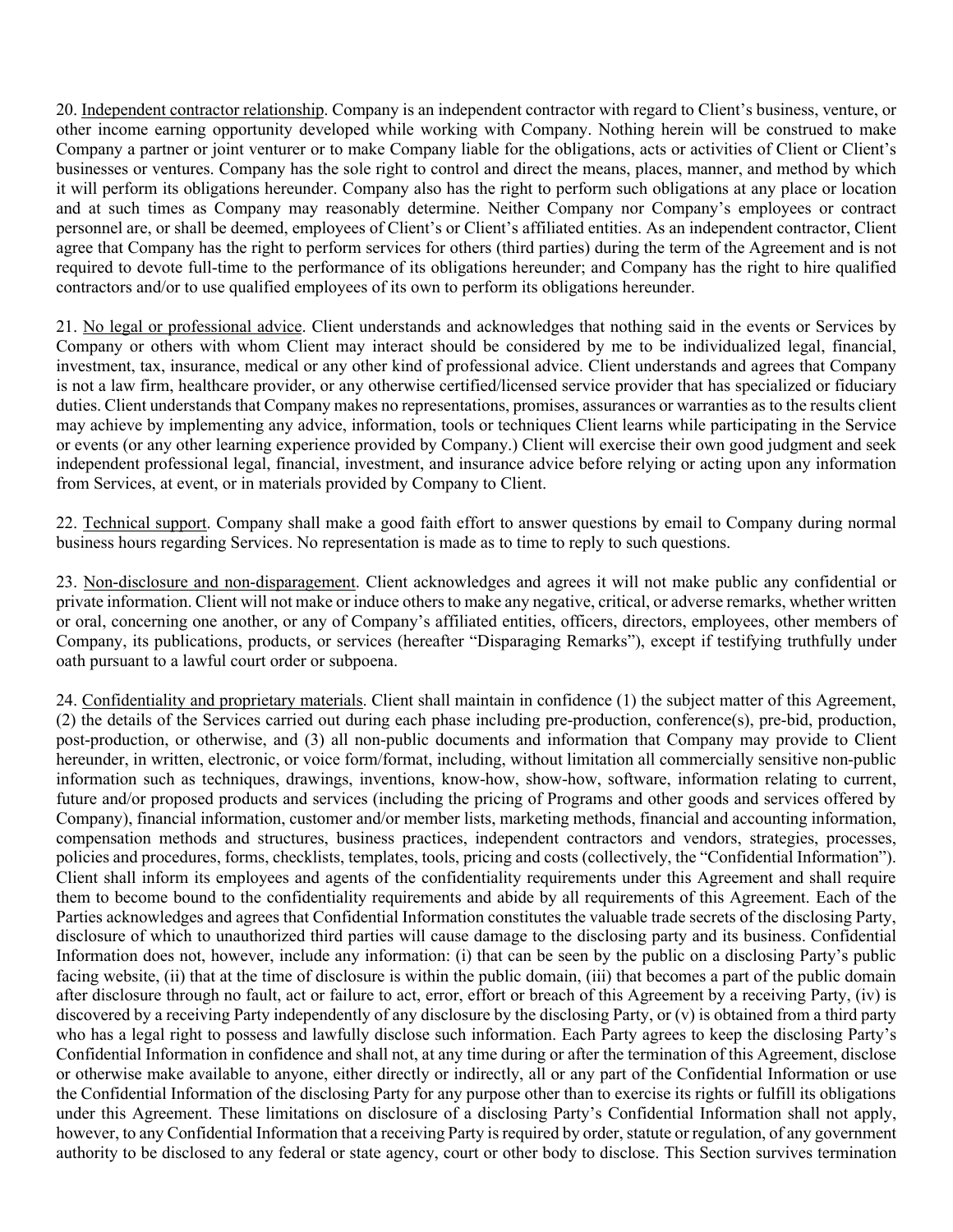of this Agreement for any reason. Confidential Information does not include the mere existence of a business relationship between Client and Company for Company's publicity or marketing purposes. Company may disclose for publicity promotional and marketing purposes Company's relationship with Client and for this purpose is granted a worldwide, perpetual, non-exclusive, royalty free, fully paid-up license to use Company's name and business logo. Publicity of this nature, including client references and case studies, is valuable to Company, which value is also reflected in the price of Services, events, and other offerings available to Client.

25. Client bears responsibility for breaking privilege by including Company in otherwise protected correspondence. Company is not a law firm and this is not legal advice. Company puts Client on notice, generally, that information between Client and their authorized attorney, accountant, clergy, or others may be protected from disclosure by certain privilege ("Privilege") and the Privilege protection may not extend beyond Client's legal counsel to Company. Should Client share Privileged or confidential information with third-parties, including Company, Client may lose the benefit of the Privilege. Client should seek the independent advice of a trusted legal advisor to avoid harming Client's legal rights by, for example, copying third parties on emails between legal counsel and Client or any other inclusion of third-party on Privileged communications. Should Client inject third parties, including Company, into its communications with legal counsel, Client will bear the risk of its actions and waives any right to seek relief against Company for breach of Privilege protections or other associated implications flowing from Client's actions. Also, to the extent Client gives their attorney or legal counsel permission or otherwise requests that legal counsel inject third-parties, including Company, into communications that would otherwise be Privileged, Client bears all associated risks and waives any right to seek relief against Company as a result of loss of the privilege that may result as a result of satisfying Client's request. Company will do all it can to protect Client documents and information within the bounds of the law and industry best practice. However, Client is placed on notice that Company may be under an independent duty to reveal Client information in certain circumstances, including but not limited to the following: (a) the commission of illegal or fraudulent, (b) the intent to commit a crime, (c) if directed to do so by a court of law or governing body, (d) Company is required to disclose Client information by law or court order, or (e) where Client and Company's interest are adverse and Company must reveal information to ensure and prioritize Company's interests. Company may, but is under no obligation, to secure permission from Client or its representatives to disclose Client records, confidential or personal information, if Client is required or otherwise directed to do so by a court or government agency.

26. Records and Company retention of ownership interest in Materials. Company and Client understand and agree that all Materials, including but not limited to reports, drawings, inventions, creations, works, devices, models, or any other materials of any nature, together with any marketing strategies prepared, produced, developed, or acquired, by or at the direction of Company, in connection with the Services described in this Agreement, are the sole and exclusive property of Company. Company shall transfer ownership of all rights and licenses to use, reproduce, modify, make improvements to, publish, and publicly display the Materials, for the purposes of fulfilling the terms of this Agreement, to Client provided: (i) such Material is accepted in writing by Client within ten (10) days of being proposed by Company; and (ii) Client pays all fees and costs associated with creating and, where applicable, producing such Materials. Materials that do not meet the two foregoing conditions shall remain Company's property.

26.1. Third-party licenses. Client acknowledges that Company may, on occasion, license materials from third parties for inclusion in Work Product. In such circumstances, ownership of such licensed materials remains with the licensor at the conclusion of the term of the license. In such instances, Client agrees that it remains bound by the terms of such licenses. Company will keep Client informed of such any such limitations.

27. Non**-**solicitation. Client understands and agrees that Company invests substantial training and knowledge of Company's proprietary Intellectual Property in the employees, contractors and staff of Company ("Personnel"). It may be Company's practice to require Personnel to agree to non-compete and non-solicit clauses in their agreements with Company. Therefore, (a) during this Agreement, including, without limitation, any extensions, renewals and/or continuations thereof, and (b) for a period of two (2) years thereafter ((a) and/or (b) being the "Restricted Period"), Client agrees that neither Client, nor any other person or entity over which Client exercise direct or indirect control, in full or in part (hereafter "Related Person"), shall (a) directly or indirectly solicit for employment, actually hire, or accept business from any Personnel, customer, or supplier of Company, who at any time during the Restricted Period, had a material business relationship with Company; (b) compete with, or assist/advise another to compete with, Company in the United States and/or Canada by providing ongoing creative consulting, and/or marketing services which may be reasonably confused with or substituted for Company's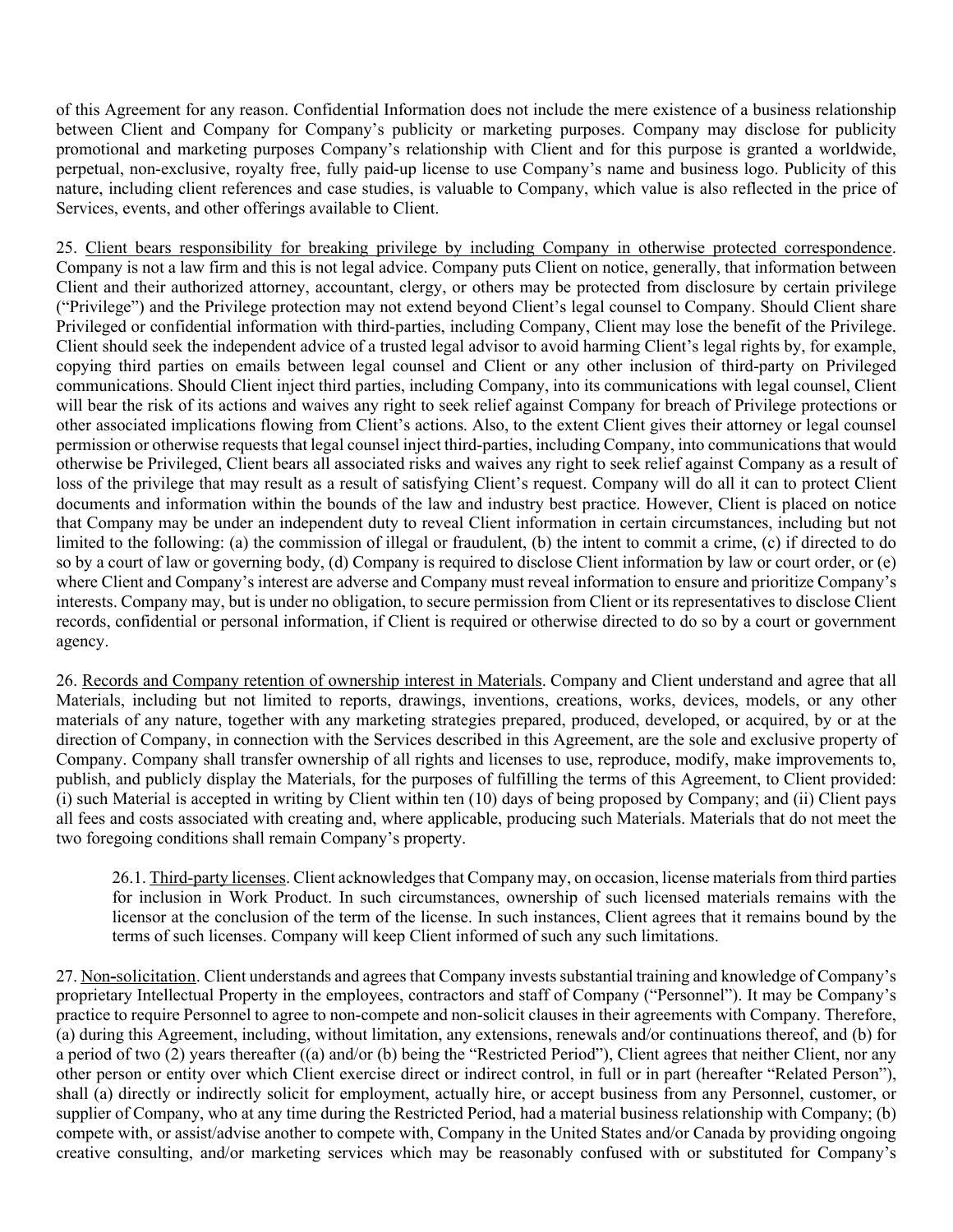services and which will lead to, or has resulted in, the direct or collateral use and/or disclosure of Company's Confidential Information and/or Intellectual Property; and/or (c) divert, attempt to divert, or intentionally interfere with the relationship of Company and any Personnel, customers, suppliers of Company. The covenants set forth in this Section are severable and separate, and the unenforceability of any specific covenant shall not affect the provisions of any other covenant. Moreover, in the event any court of competent jurisdiction shall determine that the scope, time or territorial restrictions above are unreasonable, then it is the intention of the Parties that such restrictions be enforced to the fullest extent which the court deems reasonable, and the Agreement shall thereby be reformed.

28. Indemnification and adverse actions. Client agrees to indemnify, defend and hold harmless, Company and Company's employees, stockholders, attorneys, officers, directors, agents and representatives, from any and all liabilities, claims, demands, damages, injuries, and actions, including court costs and attorney fees, which Company may incur, suffer, become liable for, or which may be asserted or claimed against Company as a result of any willful misconduct, negligent acts, deceptive practices, misrepresentations, fraudulent acts, intentional omissions or criminal activity of Client or any of Client's employees, agents or representatives. Client agrees to indemnify, defend and hold harmless Company and Company's employees, stockholders, attorneys, officers, directors, agents and representatives, from and against any and all liabilities, claims, demands, damages, injuries, and actions, including court costs and attorney fees, arising out of Client's failure to meet its contractual obligations to Company. Client hereby agrees to release, indemnify, defend and hold harmless Company, its owners, members, directors, officers, past and present employees, agents, affiliated companies, assigns, and successors (the "Released Parties") from any claims, losses and injuries, whether physical, emotional, financial, or otherwise (i) that Client may sustain during the provision of Services, at Company events, or in any of Company sponsored programs in which Client participates, or as a result of attending said events or programs, and/or (ii) that may be asserted by thirdparties against Company arising out of Client's acts or omissions at an event or as a member of Company and/or (iii) arising out of Client following Company's advice or using Company's materials, or any portion thereof, that infringes upon or violates any proprietary rights of any third party, including but not limited to patent, copyright, and trade secret rights, whether caused in whole or in part by the Released Parties, and even if such injuries result from the negligence of the Released Parties, to the full extent permitted by law. In connection herewith, Company agrees to promptly notify me in writing of any indemnified claim. Company may but is not obligated to participate in any such indemnified claim through counsel of its choice at its own expense. Client's obligation to defend, indemnify and hold harmless Company shall survive the expiration or termination of this Agreement for any reason. No settlement of an indemnified claim may be finalized nor any consent to the entry of a judgment against Company without Company's prior written consent. If Client, its representative, or affiliates are: (i) served with a lawsuit relating to the delivery, advertising, and/or promotion of services; or (ii) the subject of a federal, state, or local investigation or enforcement action, to include, material tax delinquencies, tax fraud and/or tax evasion; and/or (iii) the subject of a criminal investigation, Client must notify Company in writing of the event within five business days of Client being served with a lawsuit or a notice of investigation, enforcement action, or a subpoena delivered by a regulatory association, government entity, or regulatory body.

29. Insurance. Client agrees that at all times during the term of this Agreement, Client shall obtain and maintain such insurance coverages as are customarily held by like individuals or businesses in a similar line of work, including automobile insurance, comprehensive or commercial general liability insurance, employment practices liability insurance, event liability insurance, and professional liability insurance coverage, for risks including bodily injury, personal injury, property damage, malpractice and contractual liability. Client agrees to provide Company with evidence of such insurance upon reasonable request.

30. Notices. Company may give notice to Client by means of, either, in Company's discretion: (i) a general notice in my account information, (deemed given upon posting); or (ii) by electronic mail to my e-mail address on record with Company, (deemed given upon electronic delivery); or (iii) by written communication sent by first class mail or pre-paid post to my address on record with Company (deemed given upon the expiration of seventy-two (72) hours after mailing if sent by first class mail or pre-paid post). Client shall give notice to Company by email to marketing@mclique.com. Notices will not be effective unless sent in accordance with the above requirements.

31. Dispute resolution. In the event of any dispute between Company and Referring Party arising from this Agreement or otherwise, the parties agree first to make a good faith effort to resolve the dispute through in-person negotiation at a mutually agreeable venue. The parties agree to make a good faith effort to schedule an in-person negotiation to take place within 14 business days of either party's written request for negotiation served upon the other party in writing. If the parties' efforts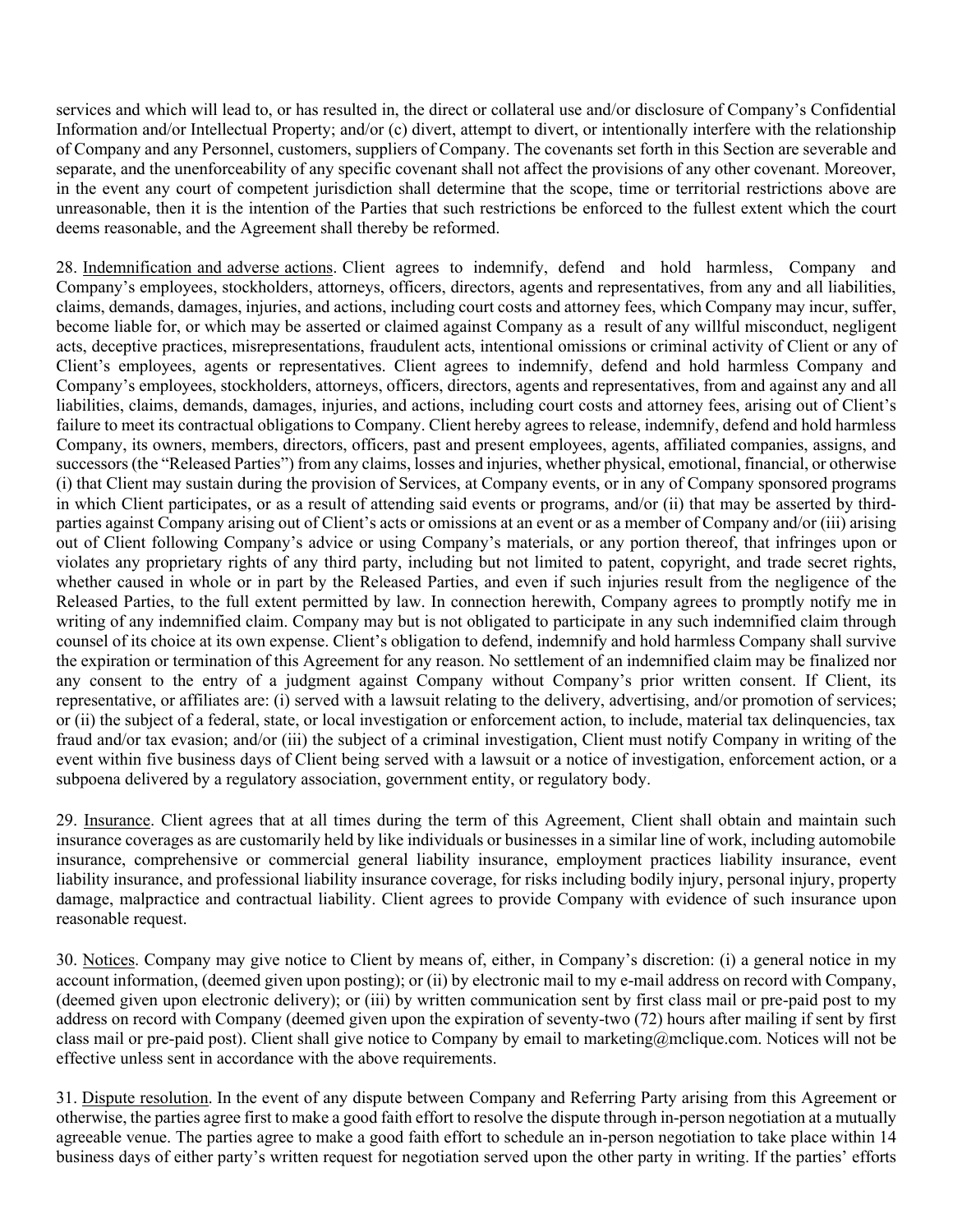to resolve the dispute fails and the parties proceed to litigation, the prevailing party will be entitled to recover all fees and costs incurred, including reasonable attorneys' fees, expert witness fees, paralegal charges and other charges.

32. Jurisdiction and forum selection. All Parties agree to be bound by U.S. law and to be held accountable in the US judicial system, which includes US courts or forums for alternative dispute resolution. This Agreement shall be governed by, enforced, and interpreted according to the laws of the state of Florida. The Parties further agree that this provision shall survive the termination of this Agreement and that no action, regardless of form, arising hereunder, may be instituted by either party more than two (2) years from the date of the last payment to Company or the date that the last payment was due, whichever date is later. This Agreement will be interpreted and construed by the laws of the State of Florida without regard to its principles on conflicts of laws. The parties agree that any disputes, controversies, or claims between Company and Client related to or arising out of this Agreement will be submitted to the appropriate court situated in the state courts of Florida, in the U.S. District Court for Florida, or submitted to a mutually agreed-upon alternative dispute resolution service provider.

33. Limitation of Remedies and Liability. Company shall not be liable to Client, or any party claiming through Client, punitive or consequential damages or expenses of any type.

34. Attorneys' Fees. If either party employs an attorney to enforce any of the provisions of this Agreement, the nonprevailing party agrees to pay the reasonable attorneys' fees and disbursements, at trial and on appeal, of the prevailing party.

35. Injunctive Relief. Each Party acknowledges that they would be irreparably harmed and would have no adequate remedy at law in the event of a breach of confidentiality. Accordingly, in addition to any other remedy available at law or in equity, both parties consent to the entry of a temporary restraining order, injunction or other similar order or action of any judicial authority, without the necessity of posting a bond, to enforce the provisions regarding confidentiality.

36. Binding Effect. This Agreement is binding upon, will inure to the benefit of, and will be enforceable by and against all the parties and their respective heirs, legal representatives, successors, and permitted assigns.

37. Remedies Cumulative. Except as otherwise expressly provided herein, all rights, powers and privileges conferred hereunder upon any party are cumulative and not restrictive of those given by law. No remedy herein conferred is exclusive of any other available remedy, but each and every such remedy is cumulative and is in addition to every other remedy given by agreement or now or hereafter existing at law, in equity or by statute.

38. Further Assurances. Each of the parties agrees to execute, deliver, acknowledge, or supply further documents, instruments and assurances as are reasonably necessary or appropriate to carry out the full intent and purposes of this Agreement.

39. Entire Agreement. This Agreement contains the entire agreement of the parties. No other agreement, statement, oral or written communication (emails, phone calls, etc.), or promises made on or before the effective date of this Agreement will be binding on the Parties. Unless otherwise specifically agreed or amended hereto, this Agreement replaces any previous agreements between us in relation to or in contemplation of the engagement and professional relationship between the Parties and shall apply to any future engagements Company may carry out on Client's behalf.

40. Modification. This Agreement, as well as any documents incorporated by reference herein, contains all terms and conditions relating to this matter. Amendment or modification of this Agreement must be in writing. This Agreement is binding upon and will inure to the benefits of both Company and Referring Party's respective successors, representatives, and assigns.

41. Construction. The headings used herein are for convenience only, do not constitute a part of this Agreement, and shall not be deemed to limit or affect any of the provisions herein. The use of any gender herein shall be deemed to include the other gender and the neuter, as required by the context. Whenever used herein, any pronoun or defined term will be deemed to include both the singular and plural, as the context requires. This Agreement will not be construed against or interpreted to the disadvantage of any party by reason of such party having structured, initially prepared or drafted this